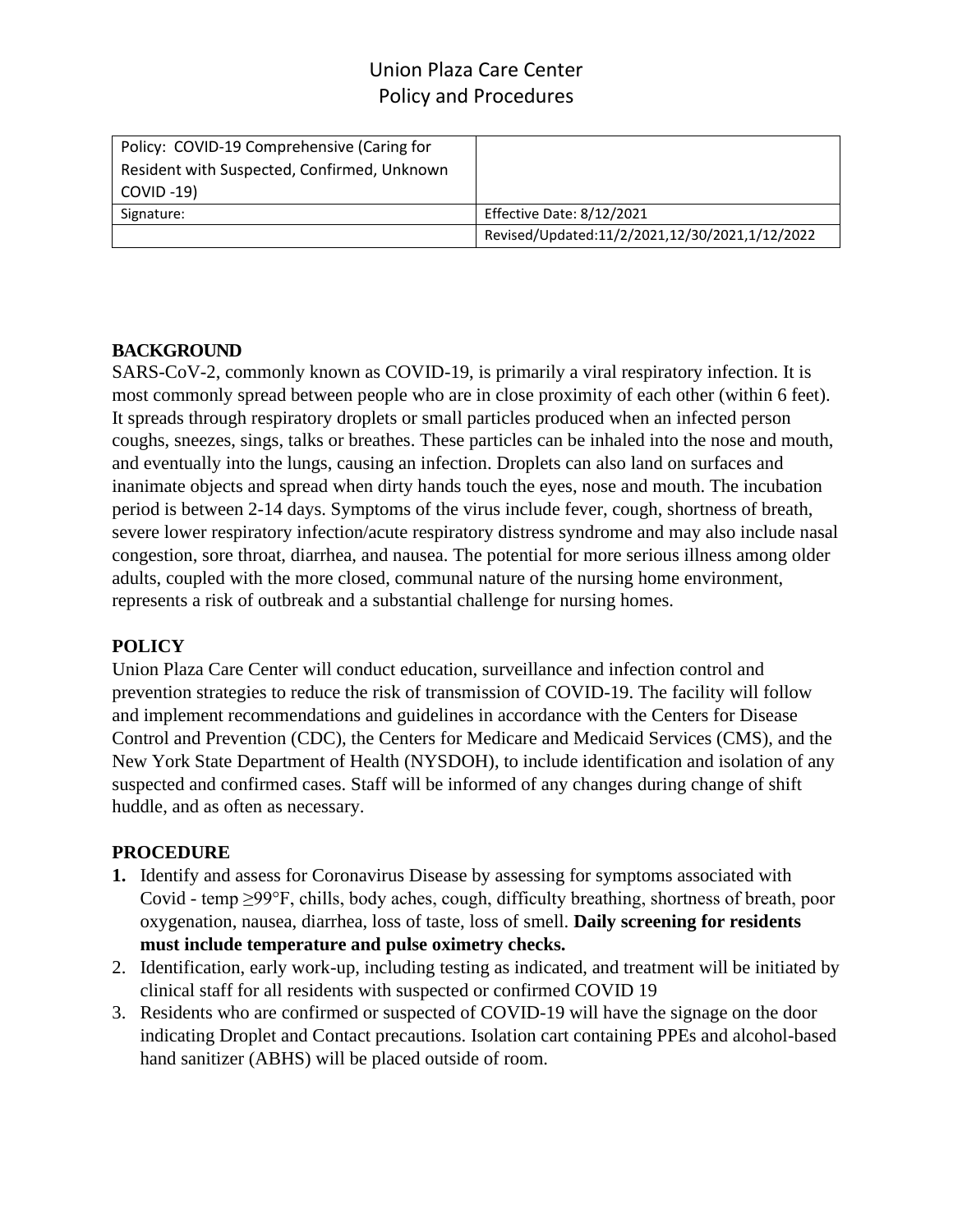- 4. All new admissions and readmissions will have a review of hospital information prior to admission/readmission to determine if adequate infection prevention and treatment needs can be met at the facility.
- 5. Any admission with a diagnosis of Covid-19 that has not been hospitalized to complete the required time period to discontinue TBPs and has a negative Covid test will be placed in a geographically isolated room, near the positive cohort as a "recovering or negative annex," distinct from the Observation area. Admissions that are Covid + and do not have a negative test and have not completed the required isolation period will be placed in the Covid-positive cohort. After completion of isolation period (day  $1 =$  collection date of most recent positive test result), they will be placed in the Covid Negative Cohort area (refer to P/P – discontinuation of TBP's)
- 6. The facility will establish Covid Cohorts: Positive, Negative, Unknown, Observation
	- A baseline Covid test is required to determine whether residents are Covid positive or Covid negative. Those who refuse testing are considered "unknown"
- 7. The facility will create Covid Cohort Areas/Units: Positive, Negative, Unknown, **Observation**

## a. **Positive Cohort Area/Unit: Residents with a Positive Covid Test**

- This may be a dedicated floor, unit, or wing in the facility or a group of rooms at the end of the unit that will be used to cohort residents with COVID- 19.
- May place two residents who test positive for Covid in the same room
- Initiate TBPs (contact and droplet)
- Staff to utilize all PPEs (i.e. N95 mask, gown, goggles/face shield, and gloves) when interacting with all residents on unit
- In order to discontinue TBPs and transfer resident to a Covid Negative area/unit, may utilize the symptom-based strategy (recommended) OR the test-based strategy (refer to P & P for Discontinuation of TBPs).
- b. **Negative Areas/Units: Residents who have a confirmed Negative Test**
	- Residents on this unit have had a negative baseline Covid test or have met the criteria for discontinuation of TBPs, and have no symptoms of Covid-19.
		- Caregivers on this unit are required to utilize universal source control
- **c. Unknown Areas/Units: Unknown Covid Status**
	- Residents in this cohort group do not have a confirmed Covid positive or negative test and are asymptomatic (e.g. resident refused testing)
	- Place in private room on unit
	- Initiate TBPs (contact and droplet) for a minimum of 14 days from the date of last exposure
		- o However, asymptomatic residents who *continue* to refuse testing when there is ongoing transmission in the facility will be kept on TBPs x14 days from the date the facility completes outbreak testing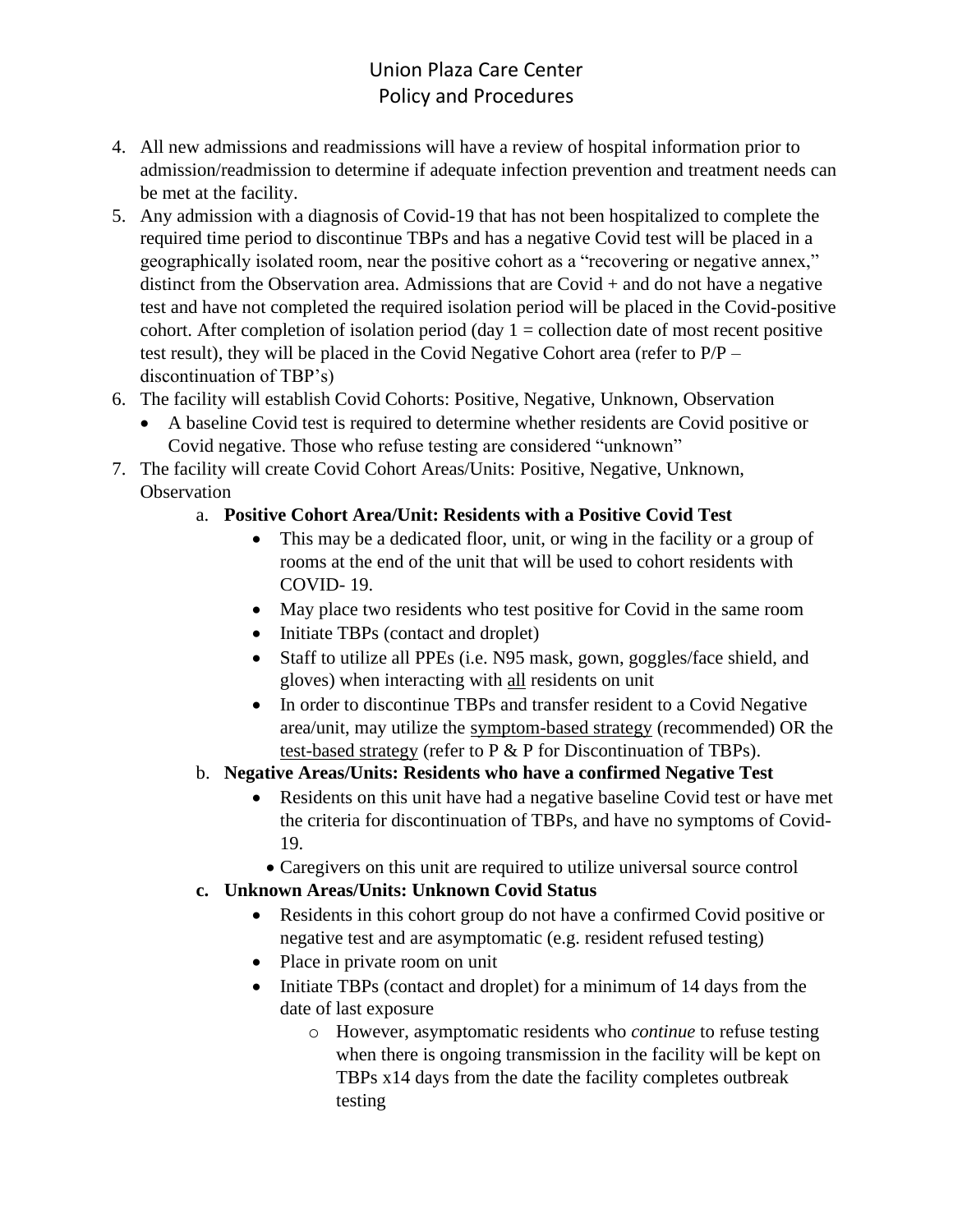- o Symptomatic residents should remain in the unknown cohort until they meet the symptom-based criteria to discontinue TBPs and for 14 days from the date of last exposure
- Staff to utilize all PPEs (i.e. N95 mask, gown, goggles/face shield, and gloves) when interacting with resident(s)
- May use symptom-based strategy (DOH 5/3/2021) to remove from this cohort
	- o Residents can be removed from this cohort as early as day 11 if criteria has been met

## **d. Observation Areas/Units: Residents re-admitted/newly admitted**

- Residents re-admitted or newly admitted will be placed on this area/unit x 14 days and will be monitored for signs/symptoms consistent with Covid-19
	- **Exceptions** include residents within 3 months of a SARS-CoV-2 infection or fully vaccinated residents (CDC 3/29/2021)
		- Quarantine is no longer recommended for residents who are being admitted to a post-acute care facility if they are fully vaccinated or have recovered from Covid-19 infection within 3 months **AND** have **not** had prolonged close contact with someone with SARS-CoV-2 infection in the prior 14 days (CDC 3/10/2021).
- Requires TBPs (contact and droplet)
- Staff to utilize all PPEs (i.e. N95 mask, gown, goggles/face shield, and gloves) when interacting with all residents on unit
- 8. When there is a resident who is suspected of having Covid-19, the facility will:
	- Keep resident in their room on the same unit where they live
		- **•** If there is a roommate, place roommate in a single/private room when possible
	- Initiate transmission-based precautions (TBPs): contact and droplet for resident (and roommate)
	- Staff to utilize all PPEs (i.e. N95 mask, gown, goggles/face shield, and gloves) when interacting with resident (and roommate)
	- Covid swab to be done for resident (and roommate)
		- **If positive result, transfer to Covid positive cohort area/unit**
	- Other viral testing as relevant (e.g. influenza, RSV, parainfluenza) to be done for resident (and roommate)
	- Work-up to rule out other potential causes of symptoms (e.g. UTI, dehydration, sepsis) to be done for resident (per doctor's orders)
	- Monitor vital signs every shift (BP, Pulse, RR, Temp,  $O<sub>2</sub>$  Sat)
- 9. The facility will utilize the following strategies for managing residents and/or roommates with close contact exposure to a Covid-positive individual:
	- Unvaccinated residents who have had close contact with someone with SARS-CoV-2 infection will be placed on TBPs x14 days after their exposure, even if viral testing is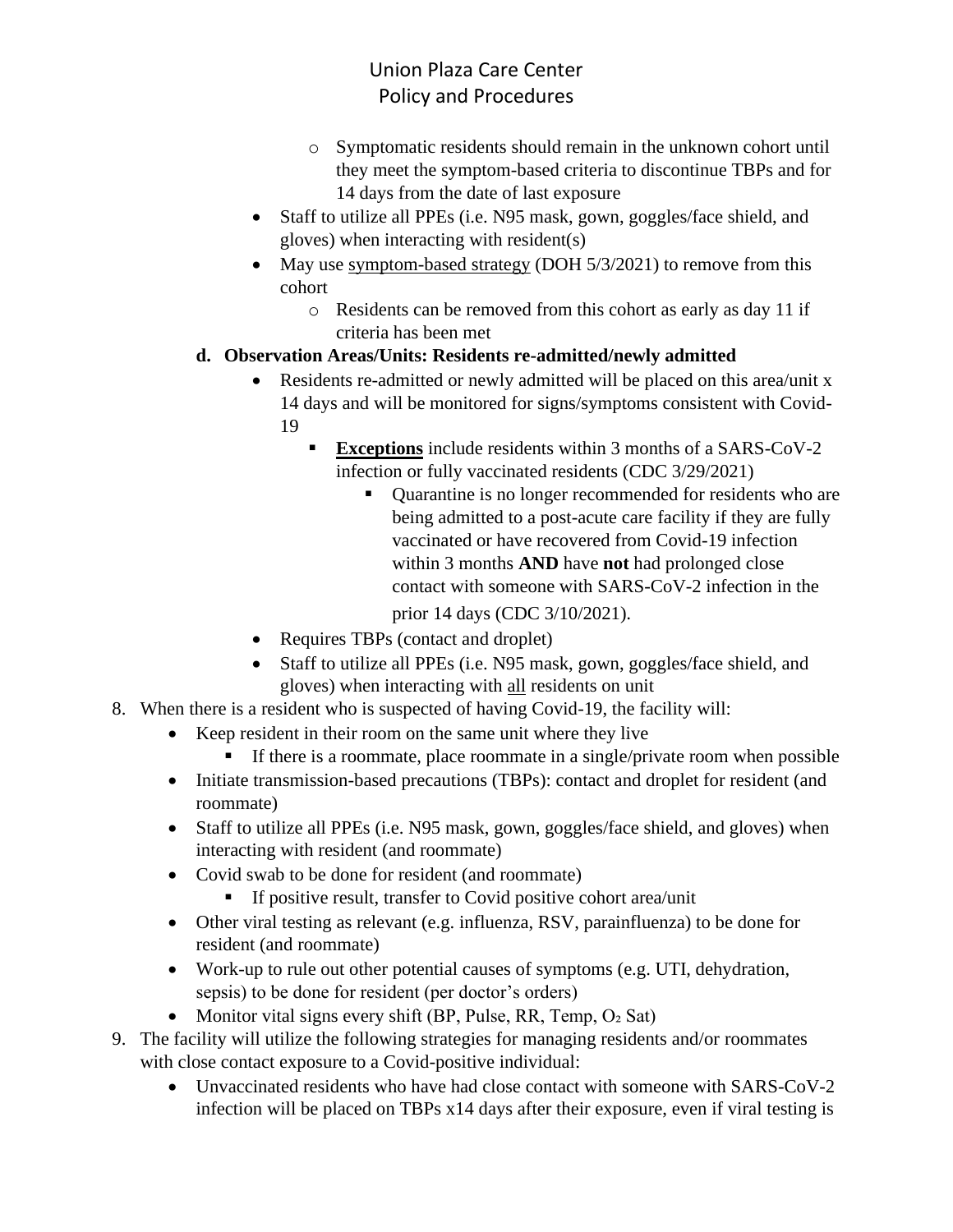negative. HCP caring for them will use full PPE (gowns, gloves, eye protection, and N95 or higher-level respirator).

- Fully vaccinated residents and residents with SARS-CoV-2 infection in the last 90 days do not need to be quarantined, restricted to their room, or cared for by HCP using the full PPE recommended for the care of a resident with SARS-CoV-2 infection unless they develop symptoms of COVID-19, are diagnosed with SARS-CoV-2 infection, or the facility is directed to do so by NYS local epidemiology
	- o Facility will reach out to local epidemiology for guidance for these residents
- 10. The facility will take action to minimize chances for exposure to Covid-19 by:
	- Reviewing visitation restriction guidelines (see Visitation P/P)
	- Conducting Covid and thermal screening for staff and all others at reception desk (before entering resident care areas). If found to be symptomatic upon screening, instruct individual to go home, self-isolate and contact their primary care physician.
		- Staff will be required to complete Covid screening at start of first shift and every 12 hours if indicated.
	- Utilizing face mask and eye protection as universal source control, as indicated
	- Encouraging residents and staff to maintain social distancing
	- For residents who must leave facility for medically necessary doctor's appointments, including chemotherapy and dialysis, monitor vital signs and general condition before leaving and upon return to facility. Open line of communication will be kept with receiving facilities
- 11. Residents who leave the facility for out on pass visits/outings will be reminded to follow all recommended IPC practices including source control, physical distancing, and hand hygiene (**see specific OOP P/P**)
	- Ouarantine will not be implemented for residents who leave the facility for less than 24 hours (e.g., for medical appointments, community outings with family or friends) and do not have close contact with someone with SARS-CoV-2 infection.
	- Residents who leave the facility for >24 hours will be managed in general as New and Re-admissions (see #7d). Facility may choose to perform a Covid test upon return.
- 12. A single case of Covid-19 is considered an outbreak. In the event of an outbreak, the facility will conduct testing in accordance with CMS QSO-20-38-NH (Rev 9/10/2021) and NYSDOH 10/27/2021 (*refer to specific Testing P/P*)
	- Residents and staff who have recovered from Covid-19 and are asymptomatic do not need to be retested for Covid-19 within 3 months after symptom onset unless there is uncertainty about infection date or immune status and if suspicion and exposure to variant strains is suspected.
- 13. If an individual (resident or staff) tests positive for Covid on a Unit(s), all affected/exposed residents will be placed on TBPs x 14 days from last exposure (day  $1 =$  last day of contact positive individual was on unit(s). Facility IP/Designee will contact local epidemiology for further guidance as needed.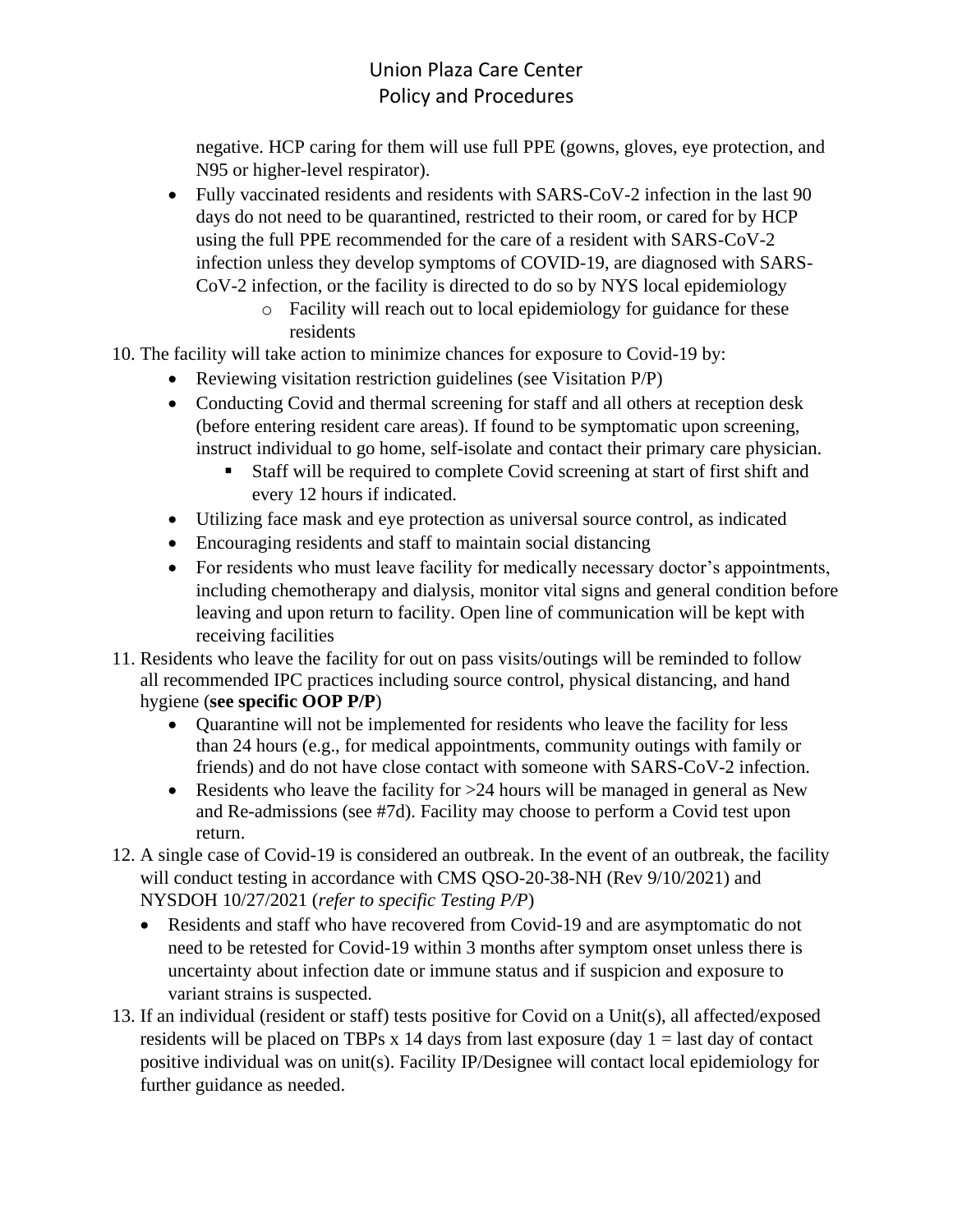- Encourage residents to wear a face cover or mask as tolerated (residents living with Dementia may not be able to comply with mask use).
- 14. Employees who have had a high-risk exposure and are fully vaccinated or recovered from

SARS-CoV-2 infection in the prior 90 days, and are **asymptomatic**, do not require work restriction (CDC 9/10/2021).

- Symptoms check daily
- Wear N95 mask and eye protection for all resident interactions
- Case by case interventions: may test employee frequently; restrict from work; assign to only fully-vaccinated residents; or restrict from resident care
- 15. The facility will maintain an up-to-date list of all Covid-vaccinated residents and staff

16. The facility will provide education to staff to address:

- Staying home from work when sick
- Identifying signs/symptoms of Covid-19 in resident and reporting same to appropriate personnel
- Reviewing standard and transmission-based precautions; review appropriate identifiers (e.g. signage)
- Reviewing appropriate use of personal protective equipment (donning and doffing)
- Hand hygiene
- Reviewing respiratory etiquette
- 17. The facility will reinforce cleaning and disinfection procedures to include:
	- Cleaning/disinfecting multiple-use equipment in between use for each resident (e.g. blood pressure cuffs, glucometer, etc)
	- Increasing cleaning and disinfection of high-touch surfaces (both inside and outside of resident care areas)
	- Review of regular vs terminal cleaning of rooms
	- Review of contact times for products used for disinfection
	- Review of reprocessing of PPEs
- 18. The facility will maintain an open line of communication with residents and/or healthcare representatives:
	- Healthcare representatives will be updated of any change in condition of their loved ones
	- Arrangements will be made to keep an open line of communication between residents and their families (e.g. via phone calls or video calls).
	- Advanced directives will be revisited and reviewed; will be changed in accordance to wishes.
	- Residents and healthcare representatives will be provided via facility's website and auto hotline messaging with updated information regarding confirmed cases of Covid-19, as well as any confirmed Covid-19 deaths, within 24 hours while protecting personal health information.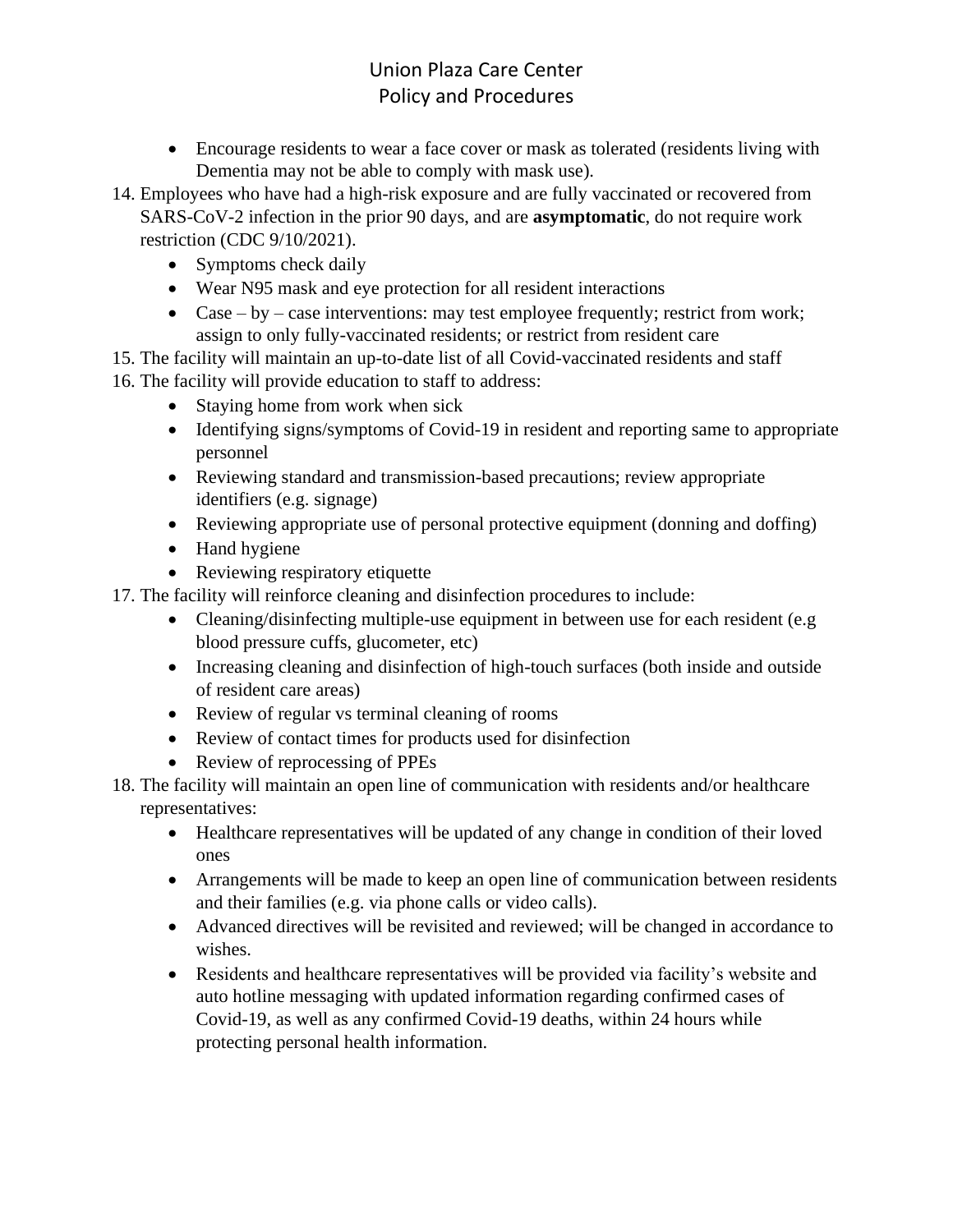#### **REFERENCES**:

- CDC (2007). *Guideline for Isolation precautions: Preventing Transmission of Infectious Agents in healthcare Settings*: <https://www.cdc.gov/infectioncontrol/guidelines/isolation/prevention.html>
- CDC (1/30/2020): Interim Clinical Guidance for Management of Patients with Confirmed 2019 Novel Coronavirus (2019-nCoV) Infection), [https://www.cdc.gov/coronavirus/2019](https://www.cdc.gov/coronavirus/2019-ncov/hcp/clinical-guidance-management-patients.html) [ncov/hcp/clinical-guidance-management-patients.html](https://www.cdc.gov/coronavirus/2019-ncov/hcp/clinical-guidance-management-patients.html)
- CMS (8/26/2020). Ref: QSO-20-38-NH. Interim Final Rule, Additional Policy and Regulatory Revisions in Response to the COVID-19 Public Health Emergency related to Long Term NYSDOH (3/13/2020). Health Advisory: Covid-19 Cases in Nursing Homes and Adult Care Facilities
- NYSDOH (4/19/2020). Health Advisory: Discontinuation of Isolation for Patients with Covid-19 Who Are Hospitalized or in Nursing Homes, Adult Care Homes, or Other Congregate Settings with Vulnerable Residents
- NYSDOH (5/13/2020). Health Advisory: Nursing Home Cohorting FAQs.
- NYSDOH (11/3/2020). Interim Guidance for Quarantine Restrictions on Travelers Arriving in New York State Following Out of State Travel.
- NYSDOH (1/7/2021). UPDATE to Health Advisory: Revised Protocols for Personnel in Healthcare and Other Direct Care Settings to Return to Work Following COVID-19 Exposure
- NYSDOH DAL (1/7/2021). Nursing Home Staff Testing Requirements
- NYSDOH (3/10/2021). UPDATE to Interim Health Advisory: Revised Protocols for Personnel in Healthcare and Other Direct Care Settings to Return to Work Following COVID-19 Exposure – Including Quarantine and Furlough Requirements for Different Healthcare Settings.
- NYSDOH (4/1/2021). UPDATE to Interim Health Advisory: Revised Protocols for Personnel in Healthcare and Other Direct Care Settings to Return to Work Following COVID-19 Exposure – Including Quarantine and Furlough Requirements for Different Healthcare Settings.
- CDC (Update 3/10/2021). Updated Healthcare Infection Prevention and Control Recommendations in Response to Covid-19 Vaccination. <https://www.cdc.gov/coronavirus/2019-ncov/hcp/infection-control-after-vaccination.html>